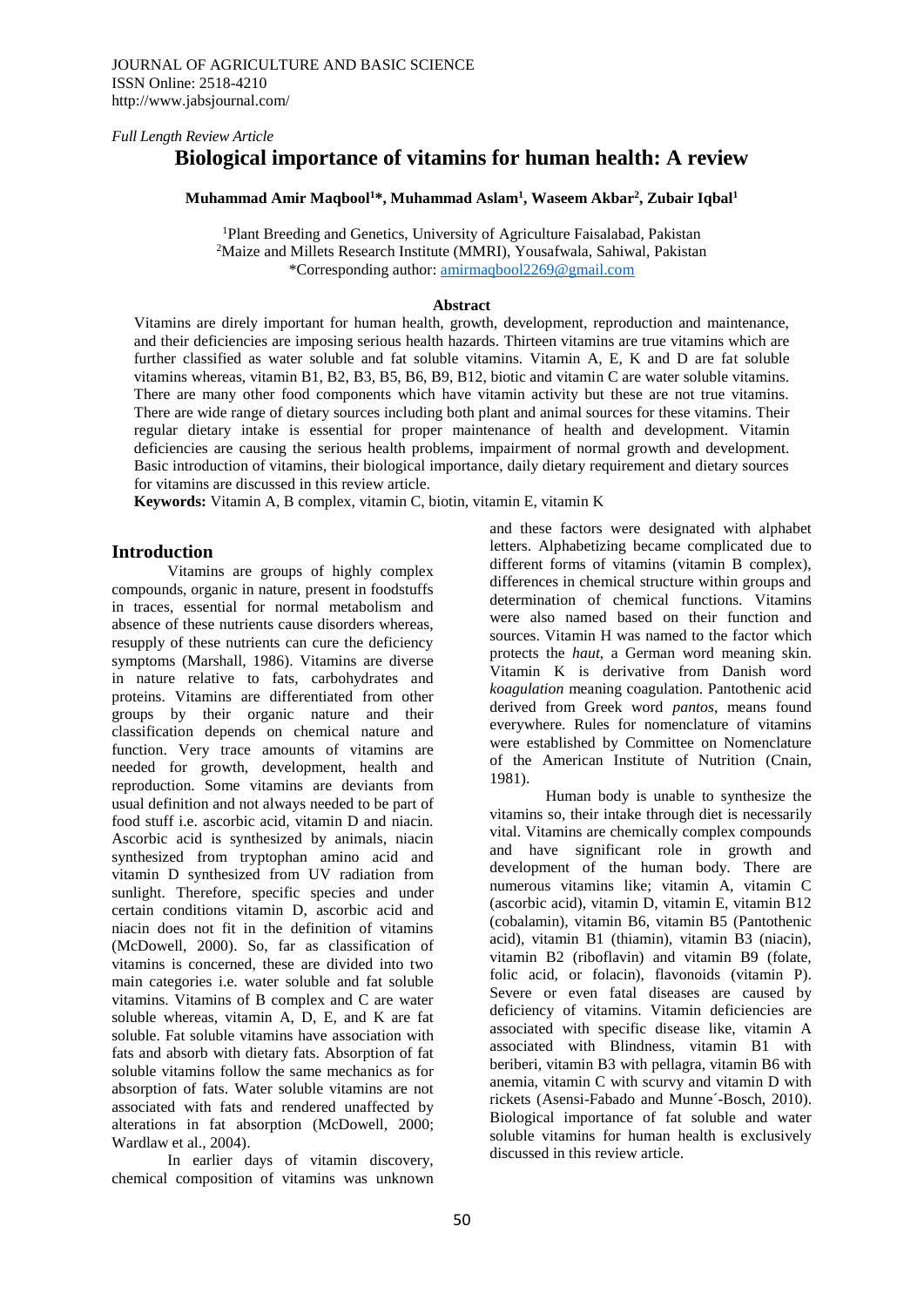# **Fat soluble vitamins:**

Vitamin A, D, E and K are the fat soluble (Figure 1). Basic introduction of vitamins, biological importance, daily dietary intake and dietary sources are descried for fat soluble vitamins.



**Figure 1: Fat soluble vitamins**

#### **Vitamin A: Introduction:**

Vitamin A is most complicated in nature. It can be obtained both from plant and animal sources.Vitamin A from animal sources is known as retinoids whereas, from plant sources these are called provitamin A carotenoids. Retinol, retinal, retinoic acid and retinyl esters are different forms of retinoids. α-carotene, β-carotene and βcryptoxanthin are the plant originated provitamin A carotenoids which are converted into preformed vitamin A retinoids during digestion in human body (WHFoods, 2017).

## **Biological importance:**

Vision, support, support to immune system and inflammatory systems, cell growth and development, antioxidant activity, promoting proper cell communication (WHFoods, 2017).

# **Daily requirement:**

Daily intake requirement of vitamin A for young males is 900 micrograms, for females 700 microgramsand for children 300-400 micrograms (WHFoods, 2017).

#### **Dietary sources:**

Provitamin A carotenoid sources are sweet potato, carrots, spinach, kale, mustard greens, collard greens, turnip greens, Swiss chard, winter squash, Romaine lettuce, Bok Choy, cantaloupe, bell pepper, parsley, broccoli, asparagus, sea

vegetables, chili peppers, tomatoes, basil, papaya, shrimp, eggs, Brussels sprouts and grapefruit.

Preformed vitamin A sources are shrimp, eggs, cow's milk, cheese, yogurt, salmon, sardines, chicken, turkey, tuna, cod, scallops, beef and lamb (WHFoods, 2017).

## **Vitamin D: Introduction:**

Vitamin D is very important for human body but exact intake dose is variable and has inconsistent pattern because exposure of sunlight also produce vitamin D in human skin. Ultraviolet B (UVB) wavelength of sunlight strikes the body and resultantly 7-dehydrocholesterol in human body is converted into cholecalciferol which is preliminary form of vitamin D. However, amount of cholecalciferol produced by UV-B is unpredictable due to type and nature of skin pigments, skin health and nature of sunlight. Cholecalciferol is not fully active form of vitamin D but

there is involvement of kidney and livers for conversion of cholecalciferol into active form of vitamin D and these additional steps further make the prediction difficult. Food sources are very limited which provide vitamin D but amount of this vitamin in body can be increased by increasing the exposure to sunlight (WHFoods, 2017).

### **Biological importance:**

Vitamin D is important for normal body functioning as its deficiency cause the malformation and softening of bones. Vitamin D deficiency is associated with many disorders like, osteoporosis, rickets, osteomalacia, loss of balance, diabetes, rheumatoid arthritis, asthma, depression, epilepsy and lowered immune function. Malformation of bones in children is called rickets whereas, in adults it is called osteomalacia (Wagner and Greer, 2008). Vitamin D increases the calcium absorption from food and reduce the losses through urine. It also maintains the blood calcium level by pulling out the calcium from bones but this option prevails only if there is sufficiently enough vitamin D in foods. Vitamin D deficiency also increase the risk of blood sugar level and diabetes (Belenchia et al., 2013). Vitamin D is involved in maturation of white blood cells that is frontline for immunity responses. Consistent association was also identified between increased risk of respiratory infection and vitamin D deficiency (Jolliffe et al., 2013). Vitamin D deficiency is reported to be increasing since 1980s due to increased use of sunscreens and decreased exposure to the sunlight (Faurschou et al., 2012).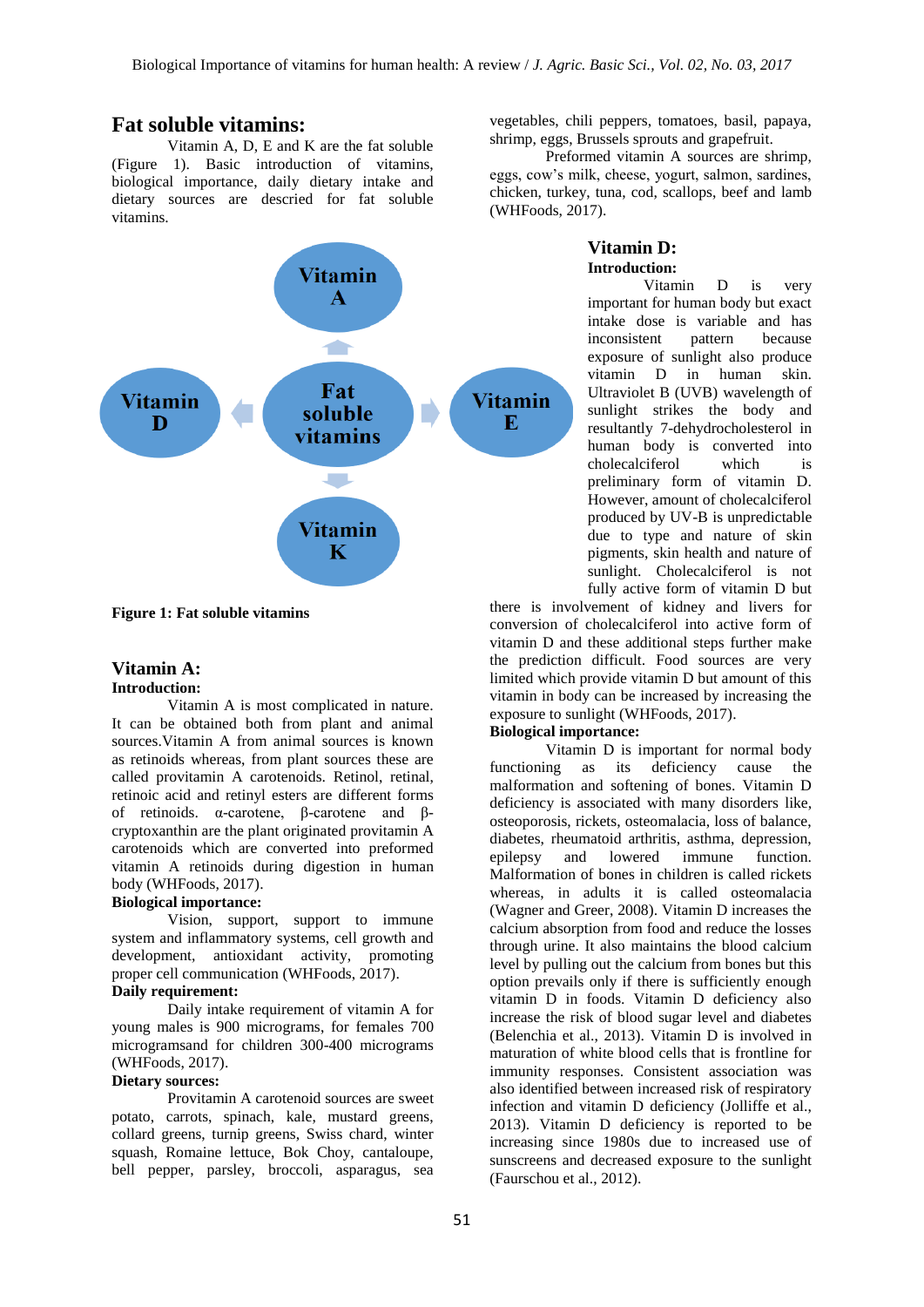### **Daily requirement:**

Dietary intake should be 15 micrograms (600 International Unit) in daily basis for teenager males and females (WHFoods, 2017).

### **Dietary sources:**

Egg yolks,tuna, salmon, sardines, mushrooms, cow's milk, soy milk, orange juice and fortified foods (WHFoods, 2017).

# **Vitamin E**

## **Introduction:**

Vitamin E is a broad term which comprised of four different tocopherols and four different tocotrienols. Collectively these eights compounds are called "tocochromanols" and these are fat soluble antioxidants. Alpha-tocopherol is well known and well-studied component of vitamin E. Being antioxidant, vitamin E protects the membrane fats from oxidative damage and maintain the cellular functioning. This vitamin also protects the food from oxidative damage during storage and processing (WHFoods, 2017).

# **Biological importance:**

LDL (low-density lipoprotein) cholesterol is protected by vitamin E from oxidative damage caused by free radicals. Deficiency of vitamin E make the LDL cholesterols prone to oxidative damage and convert them into oxidized LDL. Oxidized LDL accumulates in the blood vessels and cause hardening of arteries known as atherosclerosis. Deficiency of vitamin E is also associated with heart attack, cancer, stroke, fibrocystic breast disease, epilepsy, PMS, diabetes, parkinson's disease, cataract, alzheimer's disease, intermittent claudication, cold sores, immune health and macular degeneration (WHFoods, 2017).

#### **Daily requirement:**

Daily recommended intake of vitamin E is 15 milligrams for males and females of adult age while 5 milligrams for children (WHFoods, 2017). **Dietary sources:** 

Vitamin E dietary sources are sunflower seeds, spinach, swiss chard, turnip greens, asparagus, beet greens, mustard greens, chili peppers, almonds, broccoli, bell peppers, kale, tomatoes, avocado, peanut, shrimp, olives, olive oil, collard greens, cranberries, raspberries, kiwifruit, carrots, green beans and leeks (WHFoods, 2017).

#### **Vitamin K Introduction:**

Blood clotting factors are named as vitamin K because it is derived from German word "*koagulation"* which means blood clotting (Shearer et al., 2012; Shearer, and Newman, 2014). K1, K2 and K3 are three basic types of vitamin K. K1 form is most prevalent and needed for photosynthesis of

plants. K2 form is synthesized from K1 and K3 form by bacteria and other microorganisms. In human body, K2 is also synthesized by biological conversion of K1 and K3. K2 is not present in preformed form is plants but it is produced by fermenting bacteria through transformation of K1 into K2 (Hirota et al., 2013). Key functions of vitamin K are photosynthesis, antioxidants and energy generation by electron movement (Kurosu and Begari, 2010). Scientific names for K1, K2 and K3 are phylloquinones, menaquinones and menadiones respectively.

## **Biological importance:**

Blood clotting is beneficial or harmful depending upon the conditions of occurrence. Blood clotting is very complex process because there is involvement of twenty different proteins for completion of clotting process and four proteins among them requires vitamin K for their activity (Shearer et al., 2012; Shearer, and Newman, 2014).

In young person's there is rare incidence of vitamin K deficiency but frequent in newborns because placenta prevent the extensive movement of vitamin K to fetus. Severe gastrointestinal and liver diseases provoke the incidence of vitamin K deficiency (Shearer et al., 2012; Shearer, and Newman, 2014).

Vitamin K is important for bone health and its deficiency increases the risk of bone fracture. Experimentally it is proved that uptake of vitamin K by bone cells is in the form of K1 and K2. Vitamin K is composed of prenyl repeating units. K2 further consists of numerous subtypes called MK-4, MK-5, MK-7, MK-8, and MK-9 having 4,5,7,8, and 9 prenyl units. "M" in "MK" stands for "menaquinone" that is scientific name of K2 form whereas, "K" indicates the common name of vitamin K (Shearer et al., 2012; Shearer, and Newman, 2014).

Osteoclasts are special type of the cells involved in demineralization of bones and make the minerals available for other body functions but too much demineralization can harm the bones. Vitamin K keeps the osteoclasts cells under controls and induce the programmed cell death to avoid the extensive production of osteoclast cells and to keep the demineralization under control (Atkins et al., 2009; Shearer, and Newman, 2014).

Under-carboxylatedosteocalcin is a disorder in which risk of bone fracture is increased especially hip fracture. This disorder is caused by lower carboxylation of osteocalcin protein. Vitamin K especially K1 and K2, regulate the carboxylation of osteocalcin proteins and strengthen the bones.Vitamin K is associated with blood clotting disorders, coronary artery disease, osteoporosis, liver disease, cancer, crohn's disease, celiac disease, cystic fibrosis and ulcerative colitis (Shearer et al., 2012; Shearer and Newman, 2014).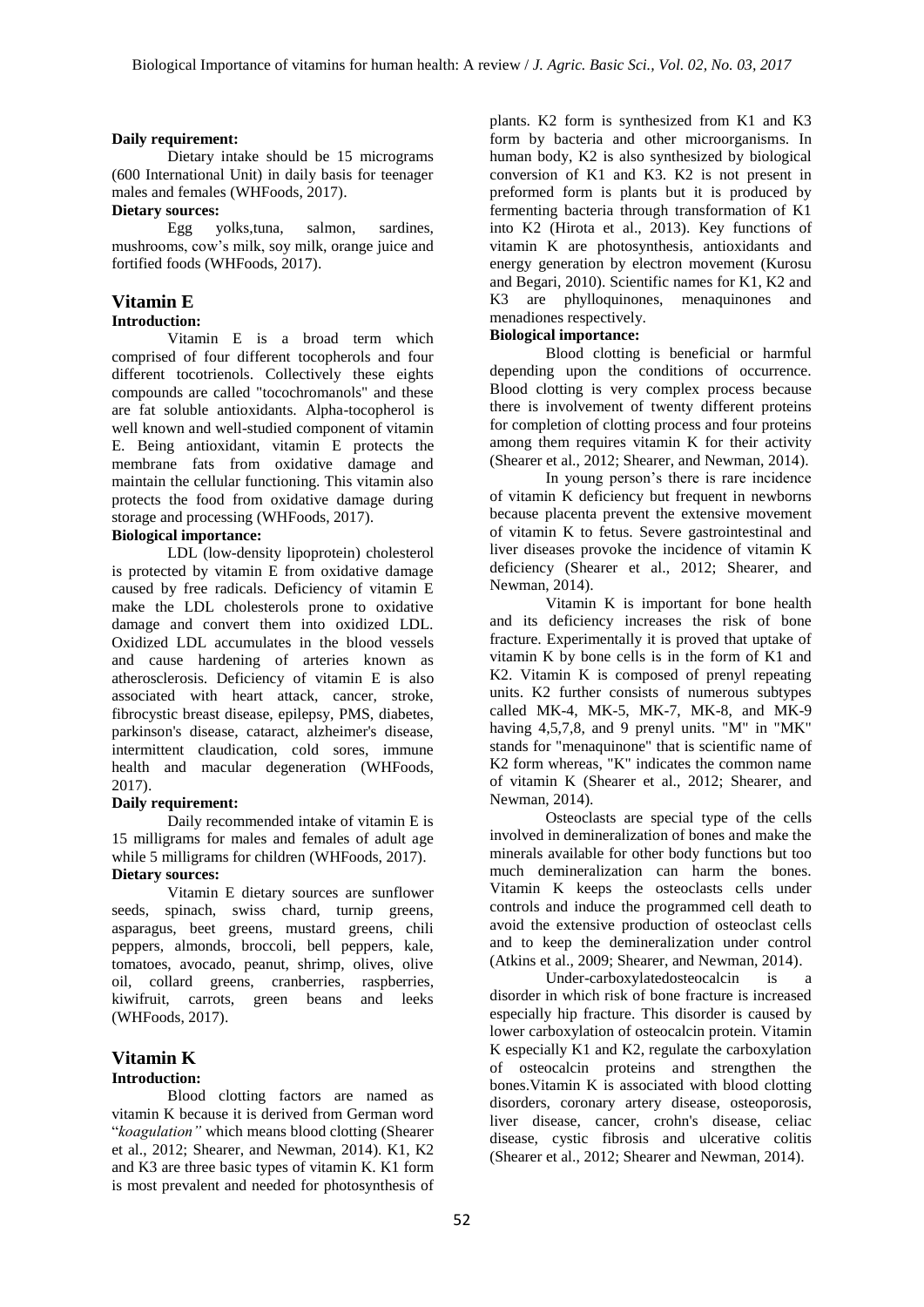#### **Daily requirement:**

Daily value for vitamin K intake is 80 micrograms. WHFoods recommended the 90 micrograms daily required intake for females and 120 micrograms for males while 55 micrograms for children (WHFoods, 2017).

# **Dietary sources:**

Specifically, food sources for K1 are dark green leafy vegetables, for K2 are eggs, meat, fish, dairy, fermented animal foods and fermented plant foods whereas, K3 is not naturally present in the dietary foods (Shearer et al., 2012; Shearer, and Newman, 2014).

Generally dietary sources for vitamin K are kale, spinach, mustard greens, collard greens, beet greens, swiss chard, turnip greens, parsley, broccoli, brussels sprouts, romaine lettuce, asparagus, basil, cabbage, bokchoy, celery, kiwifruit, leeks, sage, green beans, cauliflower, cucumber, tomatoes, oregano, black pepper, green peas, blueberries, grapes, carrots, summer squash, cloves, chili peppers, soybeans, avocado, raspberries, winter squash, pear, cranberries, bell peppers, plum, cantaloupe and eggplant (WHFoods, 2017).

# **Water soluble vitamins**

Water soluble vitamins are vitamin B1, B2, B3, B5, B6, B9, B12, Biotin and Vitamin C (Figure 2). basic information, biological importance, daily required amount and dietary sources for these vitamins are discussed subsequently.



#### **Figure 2: Water Soluble vitamins**

#### **Vitamin-B1 (Thiamin) Introduction:**

Vitamin B1 is the member of vitamin B complex and also known as thiamin. Vitamin B1 has important roles in human health. Vitamin B1 involves in the energy production from carbohydrates and fats (Kala and Prakash, 2003).

#### **Biological importance:**

Importance of vitamin B1 can be realized with the fact that it acts as gate keeper among the carbohydrate breakdown (less energy step), Kreb cycle (high energy step) and electron transport chain. So, this vitamin is central in energy metabolism and its deficiency can seriously impair the energy metabolism. Deficiency of vitamin B1 can seriously affect the nervous system, digestion and heart. Brain is most energy demanding organ of the body and resultantly severely impaired by vitamin B1 deficiency (Ba, 2008).

Parkinson's, Alzheimer's and alcoholrelated brain diseases are also linked with vitamin B1 deficiency. Structure development and integrity of brain cells are dependent on vitamin B1. In case of diabetes, gastrointestinal disease, heart failure and elderly peoples, there is higher risk of vitamin B1 deficiency (Keogh et al., 2012). Alcohol is inhibitor for the vitamin B1 nutrition as most of amount of this vitamin is used for detoxification of the alcohol. Different vitamins form a vitamin B complex have the overlapping functions and supportive role for improving the functionality of other members in complex. Diabetes, congestive heart failure, alzheimer's disease, beri-beri,

> wernicke's encephalopathy, liver failure, alcoholism, pulmonary hypertension and HIV/AIDS are the diseases which are either cause or effect of the vitamin B1 deficiency (WHFoods, 2017).

#### **Daily requirement:**

Daily intake requirement for females is 1 milligram whereas for males it is 1.2 milligram (WHFoods, 2017). **Dietary sources:**

Thiamine dietary sources are asparagus, sunflower seeds, green peas, flax seeds, Brussels sprouts, beet greens, spinach, cabbage, eggplant, romaine lettuce, mushrooms, navy

beans, black beans, barley, dried peas, lentils, pinto beans, lima beans, oats, sesame seeds, kidney beans, peanuts, sweet potato, tofu, tuna, pineapple, oranges, broccoli, green beans, onions, collard greens, fortified cereals, dried beans, lean meats,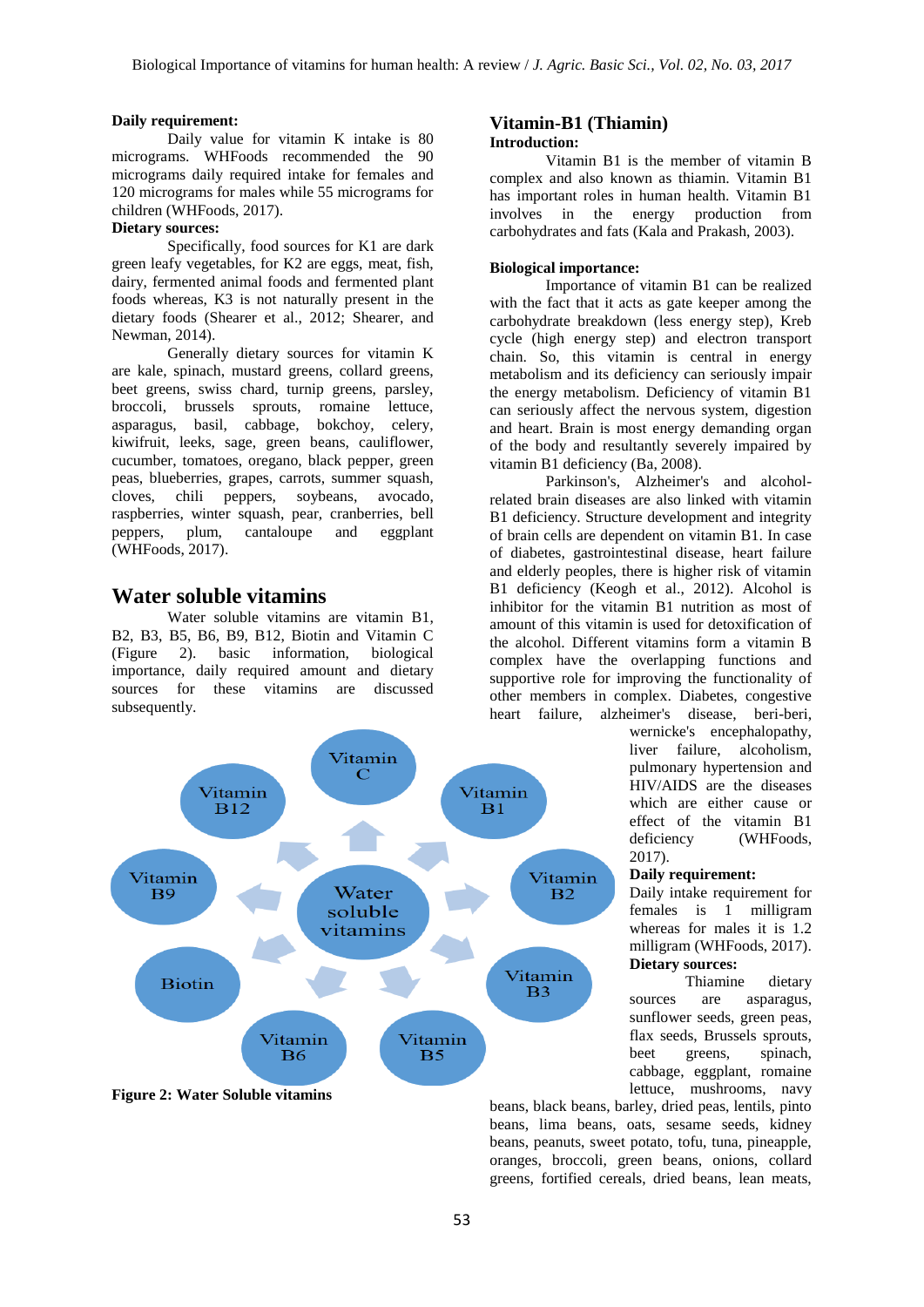soy foods and whole wheat grain (WHFoods, 2017).

## **Vitamin-B2 (riboflavin) Introduction:**

This vitamin is also known as riboflavin and higher level of B2 in urine turn it into yellow color so, this is the only vitamin which provides us with visual clue of its abundance. Word *flavin*is derived from Latin word *flavus* means yellow. Like other B complex vitamins, this vitamin also involves in energy metabolism (WHFoods, 2017).

## **Biological importance:**

Glutathione is most important antioxidant which provides antioxidative protection to body, and this antioxidant is recycled in the human body by vitamin B2. This vitamin promotes iron metabolism and its deficiency also increase the risk of anemia as iron is important element for red blood cell production. Deficiency of this vitamin increase the risk of migraine headache, iron deficiency anemia, high homocysteine, congestive heart failure, parkinson's disease, cataract and hypertension (WHFoods, 2017).

#### **Daily requirement:**

About 1.3 milligram for males and 1 milligram vitamin B2 for females is needed on daily basis (WHFoods, 2017).

# **Dietary sources:**

Vitamin B2 dietary sources are spinach, beet greens, asparagus, sea vegetables, eggs, cow's milk, collard greens, broccoli, swiss chard, green beans, mushrooms, bokchoy, turnip greens, kale, mustard greens, bell peppers, soybeans, yogurt, almonds, turkey, green peas, sweet potato, sardines, tuna, winter squash, brussels sprouts, grapes, cabbage, carrots, summer squash, romaine lettuce, cauliflower, celery, chili peppers, lentils, peas, dairy products, nuts and fortified cereals (WHFoods, 2017).

## **Vitamin-B3 (Niacin) Introduction:**

Vitamin B3 and Niacin are interchangeable terms as niacin is the group of compounds having vitamin activity. Vitamin B3 comprised of nicotinic acid, nicotinamide and numerous enzymatic forms. Pellagra disease is caused by deficiency of vitamin B3. Energy production and antioxidative defense are the key functions of this vitamin for human health (Lanska, 2010). Nicotinamide adenine dinucleotide (NAD) and nicotinamide adenine dinucleotide phosphate (NADP) are two distinct forms of vitamin B3 and essentially involve in production of energy from dietary proteins, carbohydrates and fats (Leskova, 2006).

#### **Biological importance:**

Starch is synthesized from niacin and stored in liver and muscles as energy source. NAD,

NADP and niacin containing enzymes are also quenchers of free radicals and protect the tissues from oxidative damage. Vitamin B3 deficiency is also associated with alcoholism. Vitamin B3 is associated with numerous diseases like, high cholesterol, pellagra, osteoarthritis, reynaud's disease, acne vulgaris, schizophrenia and type-1 diabetes (Lanska, 2010).

# **Daily intake:**

Daily vitamin B3 requirement for males is 16 milligrams whereas, for teenager females is 14 milligrams (WHFoods, 2017).

#### **Dietary sources:**

Dietary sources for vitamin B3 aretuna, chicken, turkey, mushroom, salmon, lamb, beef, asparagus, tomatoes, bell peepers, sardines, peanuts, shrimps, brown rice, sweet potato, sunflower seeds, barley, green peas, potatoes, cod, corn, carrots, cantaloupe, mushrooms, collard greens, winter squash, brussels sprouts, summer squash, spinach, broccoli, green beans, bokchoy, beet greens, soy sauce, kale, chili peppers, swiss chard, mustard greens, eggplant, turnip greens, cabbage, fennel, cauliflower, sea vegetables and parsley (WHFoods, 2017).

# **Vitamin-B5 (Pantothenic acid)**

#### **Introduction:**

Pantothenic acid is derived from Greek word "*pantothen"* which means "on all sides" or "from all "quarters". Common presence of this vitamin in foods is the reason for naming it as pantothenic acid (WHFoods, 2017).

# **Biological importance:**

Use of carbohydrates, fats and proteins as energy source is impaired, hormone production is abandoned and immune system can collapse in case of pantothenic acid deficiency. Pantothenic acid is incorporated into Coenzyme A (CoA) which has central position for energy metabolism. Deficiency of this vitamin is associated with acne vulgaris, chronic fatigue, high cholesterol and diabetesrelated foot ulcers (WHFoods, 2017).

#### **Daily requirement:**

Daily vitamin B5 requirement for human body is 10 milligrams. However daily intake requirement is also variable depending upon the age, gender and health conditions of the individuals (WHFoods, 2017).

#### **Dietary sources:**

Dietary sources for vitamin B5 are mushrooms, cauliflower, sweet potato, broccoli, beet greens, asparagus, turnip greens, bell peppers, cucumber, celery, avocado, lentils, dried peas, chicken, turkey, yogurt, salmon, rye, beef, eggs, potatoes, wheat, corn, shrimps, papaya, winter squash, cow's milk, collard greens, raspberries, brussels sprouts, grapefruit, pineapple, watermelon, carrots, oranges, swiss chard, spinach, summer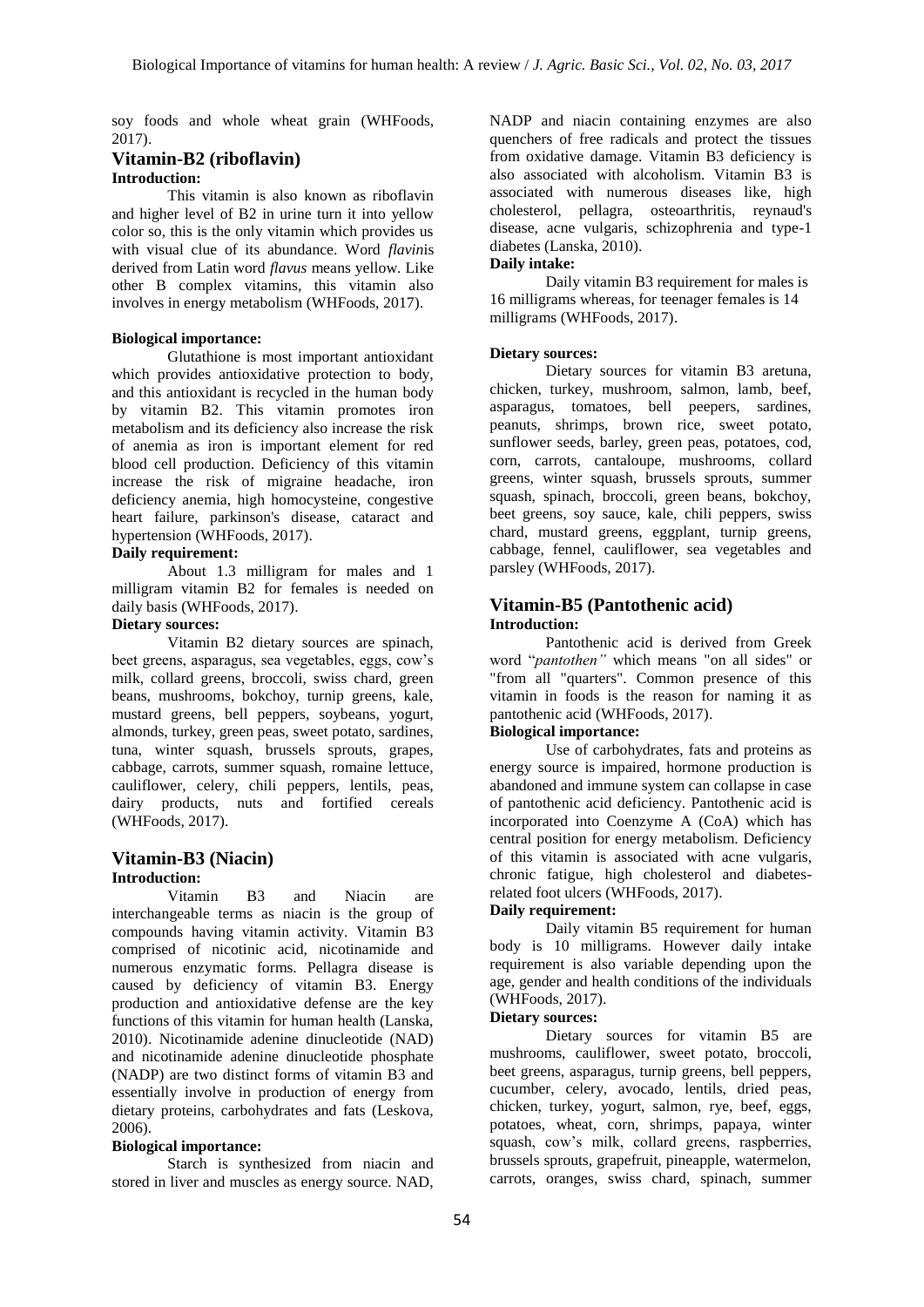squash, cabbage, fennel, mustard greens, tomatoes, sea vegetables, romaine lettuce and bokchoy (WHFoods, 2017).

### **Vitamin-B6 (Pyridoxine) Introduction:**

This water soluble vitamin exists in different forms *i.e.,* pyridoxal (PL), pyridoxine (PN), pyridoxal 5'-phosphate (PLP), pyridoxamine (PM), pyridoxine-5'-phosphate (PNP) and pyridoxamine 5'-phosphate (PMP) (WHFoods, 2017).

## **Biological importance:**

Functionally B6 is very important vitamin as it is involved in red blood cell production, carbohydrate metabolism, liver detoxification, brain and nervous system health (Combs, 2007). Hemoglobin is oxygen career protein in blood and its function is dependent on heme whereas, heme production is based on availability of vitamin B6. Vitamin B6 is also associated with rare types of anemia known as sideroblasticanemias. Several steps of carbohydrate metabolism are governed by vitamin B6. Retrieval of glycogen from carbohydrate of cells is relying on this vitamin (Combs, 2007).

This vitamin is also involved in production of messaging molecules in brain and nervous system, known as neurotransmitter. Dopamine, GABA and serotonin are key neurotransmitters whose biosynthesis is dependent on vitamin B6. Interference in function of vitamin B6 through genetic mutation induces a rare and distinct type of condition known as pyridoxinedependent epilepsy. In this condition brain is under developed and epileptic seizures are prevailing during infancy (Combs, 2007; Gregory et al., 2013).

Depressed mode is also found to be linked with deficit intake of vitamin B6 however, this association of depression and vitamin B6 is further pronounced by folic acid deficiency. In recent studies, vitamin B6 deficiency was also found to be linked with attention deficit disorder. Liver detoxification is accomplished by this vitamin and feeding the rats on pyridoxine-depleted foods cause the liver dysfunctioning (Gregory et al., 2013). Chronic inflammatory conditions appeared to be linked with vitamin B6 deficiency. Metabolism of tryptophan, other amino acids, proteins and development of immunity are also among the key functions of this vitamin. Vitamin B6 deficiency can provoke numerous diseases like, fibrocystic breast disease, premenstrual syndrome, carpal tunnel syndrome, anemia, epilepsy, asthma, seborrheic dermatitis, morning sickness, depression, high homocysteine and attention deficit syndrome (Combs, 2007; Gregory et al., 2013).

# **Daily requirement:**

Young males require 1.3 milligrams and young females require 1.2 milligrams on daily basis (WHFoods, 2017).

## **Dietary sources:**

Vitamin B6 dietary sources are tuna, spinach, cabbage, bokchoy, bell peppers, turnip greens, garlic, cauliflower, turkey, beef, chicken, salmon, sweet potato, potatoes, banana, winter squash, broccoli, brussels sprouts, collard greens, beet greens, kale, carrots, swiss chard, asparagus, mustard greens, tomatoes, leeks, summer squash, chili peppers, sunflower seeds, pinto beans, avocado, lentils, green peas, lima beans, onions, shrimps, pineapple, cod, mushrooms, cantaloupe, corn, beets, eggplant, turmeric, green beans, celery, strawberries, watermelon, romaine lettuce, sea vegetables, spinach and fortified cereals (WHFoods, 2017).

### **Vitamin B9 (Folate) Introduction:**

In last decade extensive research work was done on folate and concluded that folates have critical importance for human health. There are different forms of folates which are present in the foods *i.e.,* dihydrofolates, methylfolates, polyglutamylfolates and monoglutamylfolates (Crider et al., 2011).

# **Biological importance:**

Well-known role of folates is to support the brain health. Messengers molecules are produced which are used by nerves to send the signals in whole body.  $BH<sub>4</sub>$  cycle (tetrahydrobiopterin) revealed that there is close association between folates and neurotransmitters especially serotonin and dopamine. BH<sup>4</sup> and folates used same mechanism to cross the brain blood barrier. Folates support the cardiovascular system and nervous system in human (Crider et al., 2011).

Folates regulate the homocysteine level in blood and this amino acid is marker for cardiovascular diseases as higher level of homocysteine showed the increased risk of cardiovascular diseases. Higher level of homocysteine in blood is known as hyperhomocysteinemia whereas, optimum folates in blood especially in the form of 5 methyltetrahydrofolate (5-MTHF) lower down the level of homocysteine in blood so, it's concluded that higher intake of folates can control the risk of cardiovascular diseases (Hayden and Tyagi, 2004; Crider et al., 2011).

Balanced nitric oxide (NO) levels of blood is essential for regulation of cardiovascular health. NO plays important role in regulation of blood pressure, blood flow and prevents clumping of platelet cells. Nitric oxide synthase (NOS) enzyme is involved in generation of NO with the help of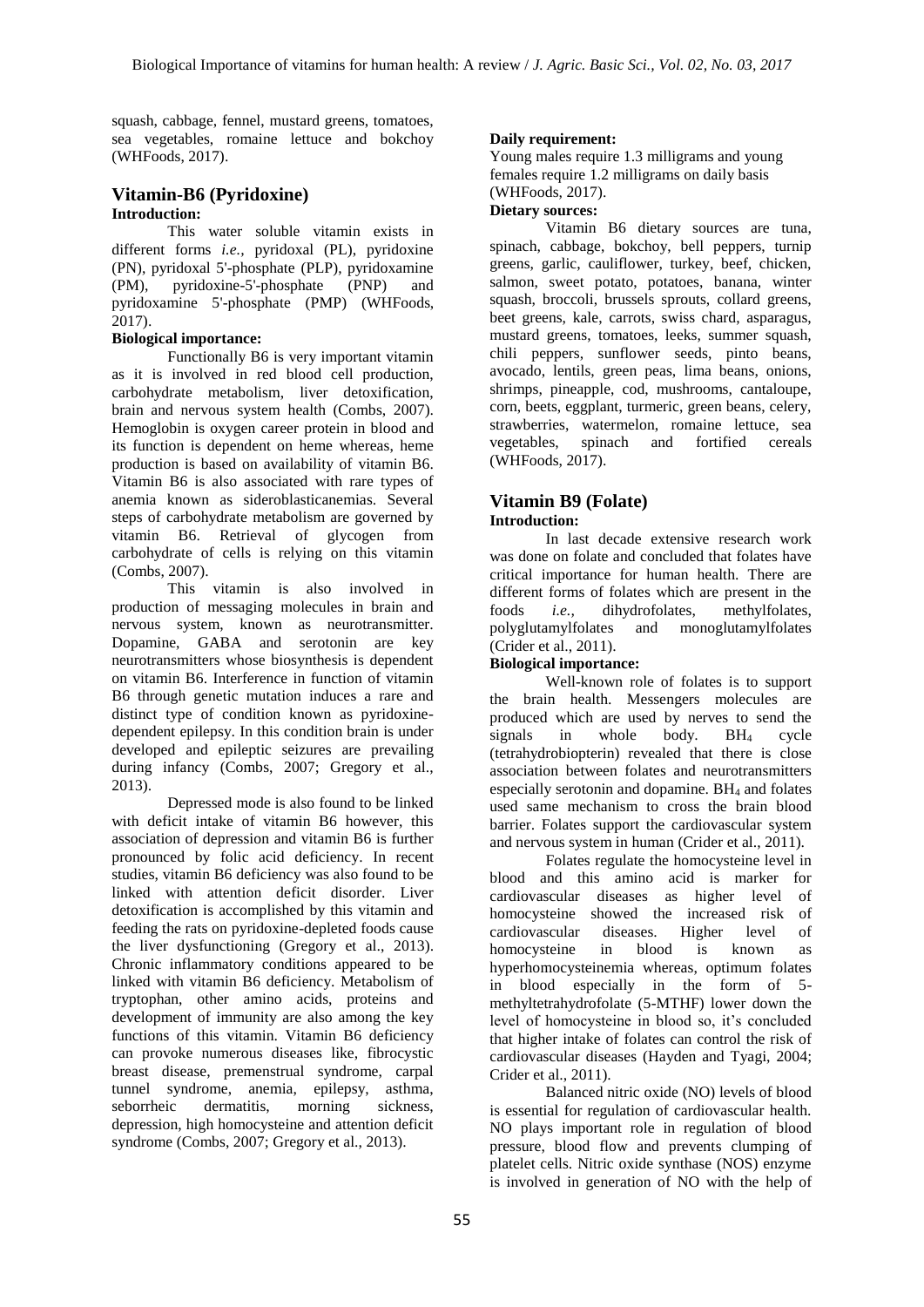$BH<sub>4</sub>$  (tetrahydrobiopterin). As  $BH<sub>4</sub>$  regulate the functioning of NOS enzyme whereas, under insufficient availability of BH4, NOS impair the cardiovascular health by producing free radical superoxide. Dihydrofolatereductase (DHFR) enzyme helps to keep the enough level of  $BH<sub>4</sub>$  in the blood and convert folates into most bioactive form called tetrahydrofolate (THF). It is also reported that folate is known as central nutrient for cardiovascular health (Feng and Tollin, 2009; Crider et al., 2011).

Folate is important for production of red blood cells and its deficiency alongwith deficiency of copper, iron, vitamin B6 and vitamin B12 can spoil the production of red blood cells. Folate deficiency in females during pregnancy induced the problems in neural tube which severely effects the nervous system of fetus. Defects in neural tube can also lead to the loss of pregnancy in females. Risk of cancer is also lowered in human by higher intake of folates, especially in females, risk of breast cancer is reduced. Deficiency of folate increases the risk of depression, birth defects, high blood pressure, pregnancy, anemia, cancer prevention, gingivitis, ulcerative colitis, cognitive decline, osteoporosis and psoriasis (Crider et al., 2011).

#### **Daily requirement:**

Young males and females are requiring 400 microgram folates on daily basis (WHFoods, 2017).

## **Dietary sources:**

Dietary sources for folates are Lentils, asparagus, spinach, turnip greens, broccoli, beets, romaine lettuce, bokchoy, cauliflower, parsley, pinto beans, garbanzo beans, black beans, navy beans, kidney beans, papaya, Brussels sprouts, green peas, bell peppers, green beans, celery, cabbage, summer squash, strawberries, tomatoes, leeks, fennel, lima beans, dried peas, avocado, peanuts, sunflower seeds, quinoa, winter squash, oranges, cantaloupe, onions, collard greens, pineapple, raspberries, carrots, beet greens, mushrooms, kiwifruit, kale, Swiss chard, mushrooms, basil, eggplant, mustard greens, lemons, limes, orange juice, cereals and fortified bread (WHFoods, 2017).

#### **Vitamin B12 (Cobalamin) Introduction:**

Like other members of vitamin B complex, B12 vitamin also plays important role in energy metabolism and other biological processes but differently from B complex vitamins, this has some unique functions (WHFoods, 2017) *i.e.* 

- Vitamin B12 can be stored in body for many years whereas, most of other B vitamins can't be stored for such a long time.
- It is larger molecule and has complex structure
- This vitamin is only synthesized by microorganisms like bacteria and fungi. Mushroom, a fungus, have this vitamin.
- This vitamin is difficult to absorb
- Daily intake requirement of this vitamin is very low.
- This vitamin contains heavy metal cobalt that's why it is also called cobalamin.

# **Biological importance:**

Besides these distinctions, this vitamin is also very important for cardiovascular health of human. Vitamin B12 is involve in production of red blood cells which are oxygen carrier throughout the blood stream with the help of hemoglobin pigment. Succinyl-CoA is the building block for hemoglobin and this building block is dependent on the vitamin B12. B12 deficiency anemia, is special type of anemia caused by deficiency of vitamin B12. Vitamin B12 prevent the increase in level of homocysteine. Higher blood homocysteine is associated with numerous diseases like, peripheral vascular disease, stroke and coronary heart disease. Actually, vitamin B12 converts homocysteine into methionine with the help of methionine synthase enzyme to control the level of homocysteine (WHFoods, 2017).

SAMe (S-adenosylmethionine) is also simultaneously recycled parallel of homocysteine conversion by vitamin B12. SAMe is known as universal donor of methyl group. Some neurotransmitters are dependent on methyltransferases enzymes for synthesis and these enzymes are dependent on methyl groups for synthesis. So, methyl metabolism is another key role imparted by vitamin B12 in brain health.

Vitamin B12 is necessary co-factor for DNA synthesis which is necessary molecule for every life. Vitamin B6, vitamin B9 and vitamin B12 are necessarily needed for DNA synthesis. Division of blood cells is effected by deficiency of vitamin B12 which leads to production of abnormally large blood cells and this phenomenon is called macrocytosis (WHFoods, 2017).

Citric acid cycle is central cycle for aerobic energy production, whereas, succinyl-coA is key molecule in citric acid cycle. Vitamin B12 maintain the supply of succinyl-coA for citric acid, so this vitamin has key role in aerobic energy metabolism. B12 also maintain the bone health as incidence of osteoporosis is increased with deficiency of this vitamin. Vitamin B12 deficiency is associated with atrophic gastritis, pernicious anemia, fatigue, neuropathy, tinnitus, migraine, asthma, depression, memory loss, shingles, mascular degeneration, alzheimer's disease, kidney disease and multiple sclerosis (WHFoods, 2017).

#### **Daily requirement:**

Youngster either males or females needs 2.4 microgram vitamin B12 on daily basis (WHFoods, 2017).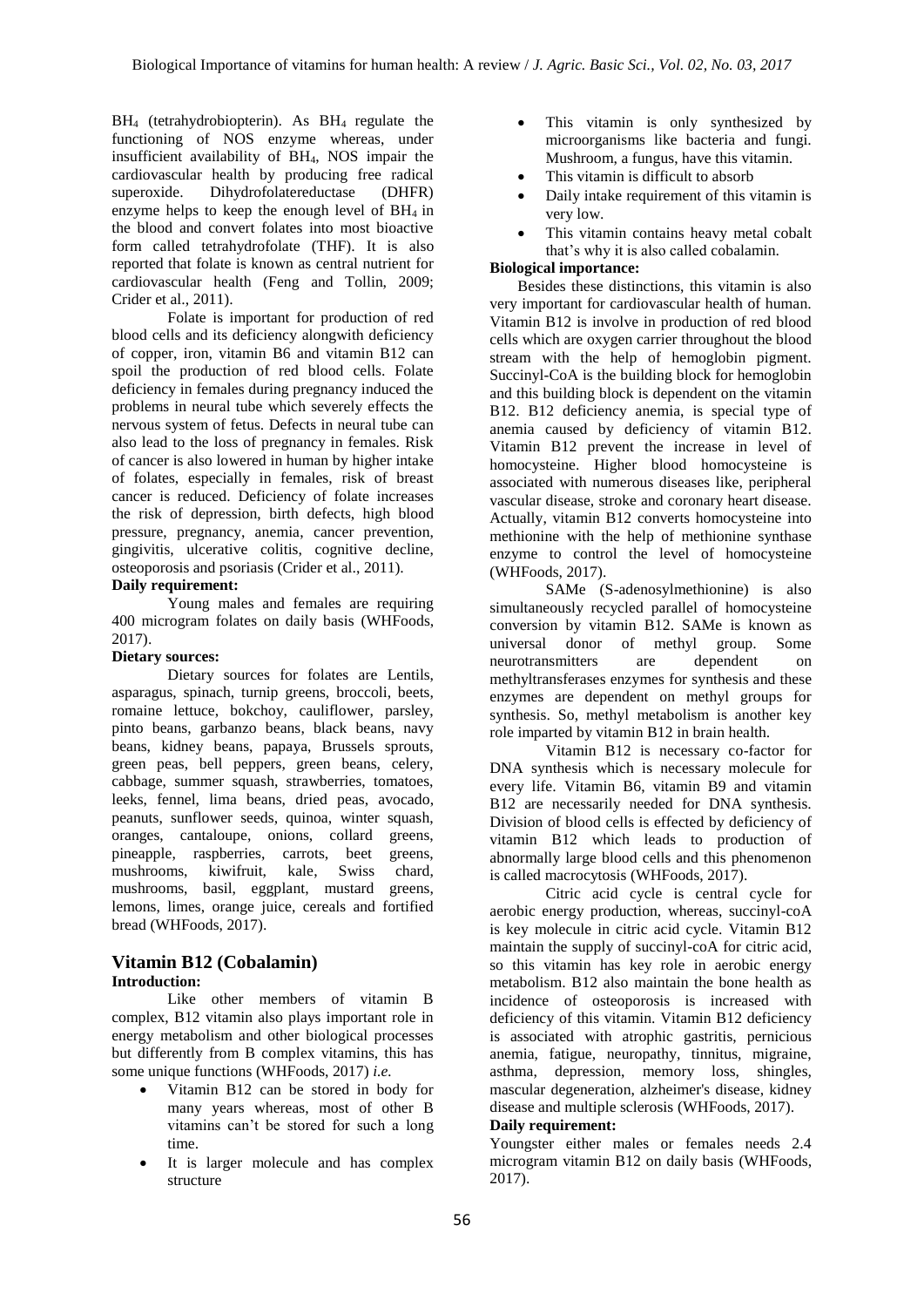#### **Dietary sources:**

Dietary sources for vitamin B12 are sardines, salmon, tuna, cod, lamb, scallops, shrimps, beef, yogurt, cow's milk, eggs, turkey, chicken, cheese, mushrooms and breakfast cereals (WHFoods, 2017).

# **Biotin (coenzyme R, vitamin H, and vitamin B7)**

## **Introduction:**

Previously this was known as coenzyme R, vitamin H, and vitamin B7 but now known as biotin, member of B-complex. Most importantly biotin plays a key role in sugar and fat metabolism (WHFoods, 2017).

# **Biological importance:**

Insulin, hormone that maintains sugar balance, production and functioning on cell are impaired due to deficiency of biotin. Skin rachesare also caused by biotin deficiency as this is needed for fat deposition in the skin. These fats are prerequisite for keeping the skin moist and supple whereas, in case of deficit fats, skin becomes irritated and flaky or scaly. Symptoms of cradle cap can be reduced in nursing infants by increasing intake of biotin in food of lactating mothers. Skin rash, cradle cap, seborrheic dermatitis, hair loss, diabetes, brittle nails, pregnancy issues and seizures are the problems associated with deficiency of this vitamin (WHFoods, 2017).

#### **Daily requirement:**

Daily intake value is 30 micrograms biotin for males and females (WHFoods, 2017).

# **Dietary sources:**

Biotin dietary sources are tomatoes, almonds, eggs, onions, carrots, romaine lettuce, cauliflower, sweet potato, oats, peanuts, walnuts, salmon, yogurt, banana, raspberries, cow's milk, strawberries, watermelon, grapefruit and cucumber (WHFoods, 2017).

## **Vitamin C (Ascorbic acid) Introduction:**

This vitamin is most familiar nutrient and citrus fruits are well known source of vitamin C. This vitamin is very commonly used nutritional supplement (WHFoods, 2017).

#### **Biological importance:**

This vitamin has antioxidant properties and protect the lens of eyes, molecules circulating in bloodstream and genetic material (DNA) from harmful effects of free radicals. This vitamin also transforms iron into a form which can be easily absorbed into intestines. This vitamin is needed for collagen production which is structural component of human body. Vitamin C deficiency induce the disease called scurvy. In case of scurvy, loss of bone strength, lose teeth and bleeding are most critical symptoms. Synthesis of certain

neurotransmitters is also dependent on this vitamin. These neurotransmitters involve in signaling of feelings, thoughts, and commands throughout brain and nervous system. Vitamin C is also prerequisite for synthesis of serotonin, a hormone needed for proper functioning of endocrine system, nervous system, digestive system and immune system. Serotonin is also involved in moods, experiences of pain and stress, and daily body rhythms (sleepwake cycles). In case of vitamin C deficiency, risk of scurvy, common cold, asthma, capillary fragility, gout, gingivitis, musculoskeletal injury, seasonal allergies and high blood pressure is increased (WHFoods, 2017).

## **Daily requirement:**

Dietary recommended intake for youngster males and females are 75 milligrams on daily basis (WHFoods, 2017).

#### **Dietary sources:**

Dietary sources for vitamin C are papaya, bell peppers, broccoli, brussels sprouts, strawberries, pineapple, oranges, kiwifruit, cantaloupe, cauliflower, kale, cabbage, bokchoy, grapefruit, parsley, turnip greens, beet greens, mustard greens, collard greens, raspberries, swiss chard, tomatoes, lemons and limes, spinach, asparagus, sea vegetables, fennel, sweet potatoes, winter squash, green peas, blueberries, cranberries, watermelon, green beans, summer squash, carrots, plum, garlic, basil, dill, romaine lettuce, potatoes, avocado, onions, banana, apple, pear, beets, leeks, apricot, celery, cucumber and peppermint (WHFoods, 2017).

#### **References**

- Asensi-Fabado, M.A., and S. Munne´-Bosch. (2010). Vitamins in plants: occurrence,biosynthesis and antioxidant function. Trends Plant Sci., 15(10): 582- 592.
- Atkins, G.J., K.J. Welldon, A.R. Wijenayaka, et al. (2009). Vitamin K promotesmineralization, osteoblast-toosteocyte transition, and an anticatabolic phenotype by {gamma} carboxylation-dependent and -independent mechanisms. Am. J. Physiol. Cell Physiol., 297(6): C1358-67.
- Ba, A., (2008). Metabolic and structural role of vitamin B1e in nervous tissues. Cell Mol.Neurobiol., 28:923-31.
- Belenchia, A.M., A.K. Tosh, L.S. Hillman, et al. (2013). Correcting vitamin D insufficiencyimproves insulin sensitivity in obese adolescents: a randomized controlled trial. Am. J. Clin. Nutr., 97: 774-81.
- Cnain. (1981). Committee on Nomenclature of the American Institute of Nutrition.J. Nutr., 111:8.